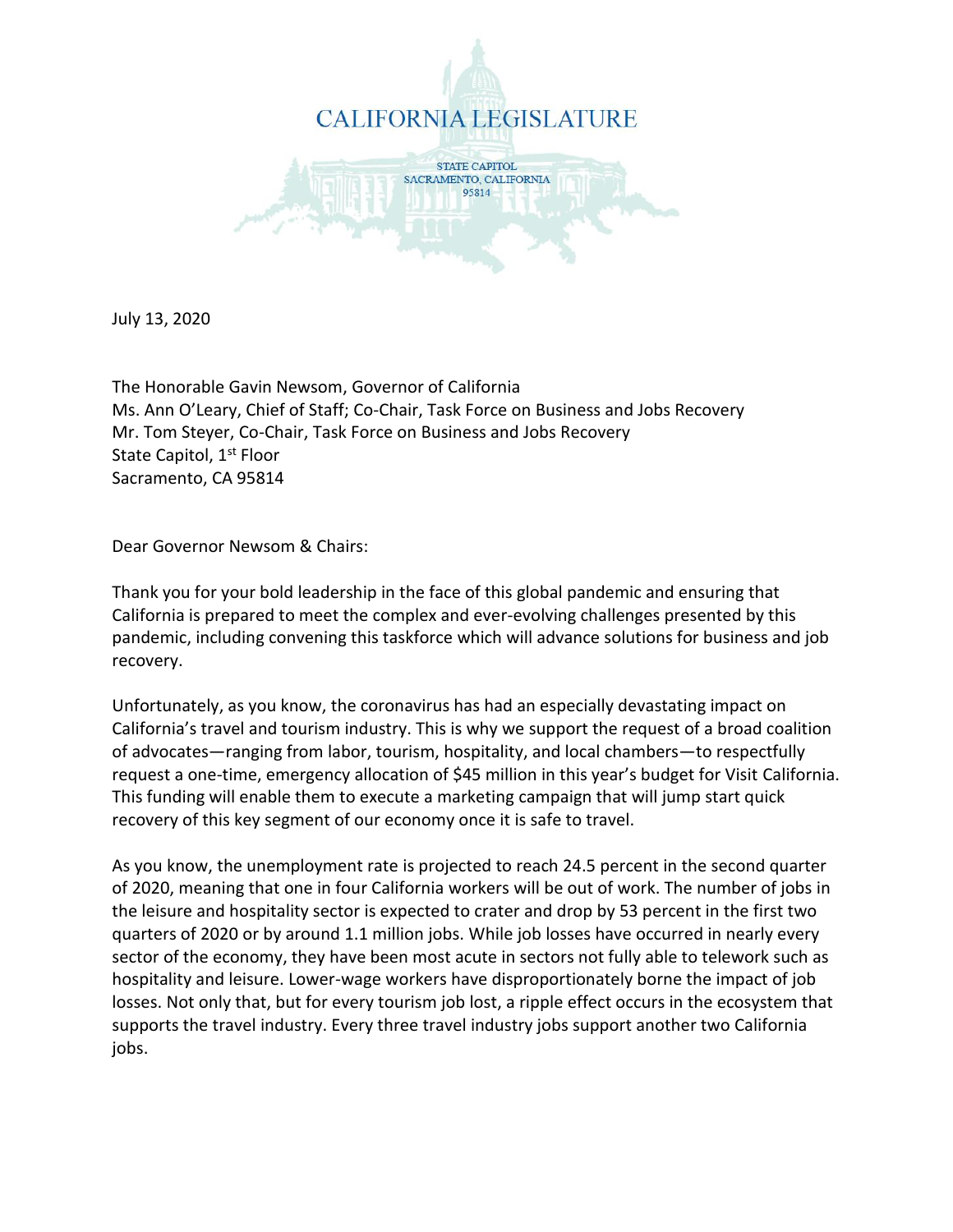Prior to the coronavirus, California's travel industry consistently returned remarkable results for the state's economy, driven by the leadership and innovative marketing programs of Visit California. In 2019, more than 1.2 million California workers earned their livelihoods at travel businesses, and visitor spending injected \$145 billion directly into the state, generating \$12.3 billion in state and local tax revenues.

Independent research firm Oxford Economics estimates California will lose \$72.8 billion in visitor spending this year alone, drying up one of the state's most vital tax sources. Every dollar spent by a traveler powers our state's local communities many times over. State and local governments will lose \$6.1 billion in tax revenues that fund vital local services like police, fire, public health, and public education. The taxes paid by hotel and vacation rental guests directly power local communities across California—46 cities rely on Transient Occupancy Tax (TOT) revenue to cover at least 30% of their overall general fund expenditures.

California's success as a world class tourism attraction is due in large part to Visit California their programs delivered \$14.8 billion of revenue to the state's economy in 2019. However, they are funded by private businesses through a self-imposed assessment, which means the closure of the state's tourism industry has effectively reduced Visit California's revenue to zero. This has forced the organization to cancel all existing marketing programs and dramatically reduce staff.

A \$45 million, one-time emergency allocation to Visit California will fund marketing programs to drive visitor spending and get California back to work quickly once the stay-at-home order is lifted. This level of campaign, paired with compelling creative, would deliver \$10.3 billion in revenue to California businesses and \$865 million in additional state and local tax revenue.

Tourism has proven itself to be one of the fastest industries to recover in the aftermath of a crisis. This was the case post-9/11, when Governor Gray Davis made a one-time allocation to Visit California that fueled a multi-tiered, in-state/drive market campaign designed to get Californians to rediscover our great state. The campaign was successful, and in-state travel jumped 10% between 2001-2002.

While this innovative plan requires some investment, it is much less than the \$836 million a month it will cost for unemployment benefits for displaced tourism workers. It is critically important that we equip Visit California so they can accelerate California's economic recovery. This strategy will provide a ripple effect that moves beyond the travel and tourism sector to infuse money back into our communities.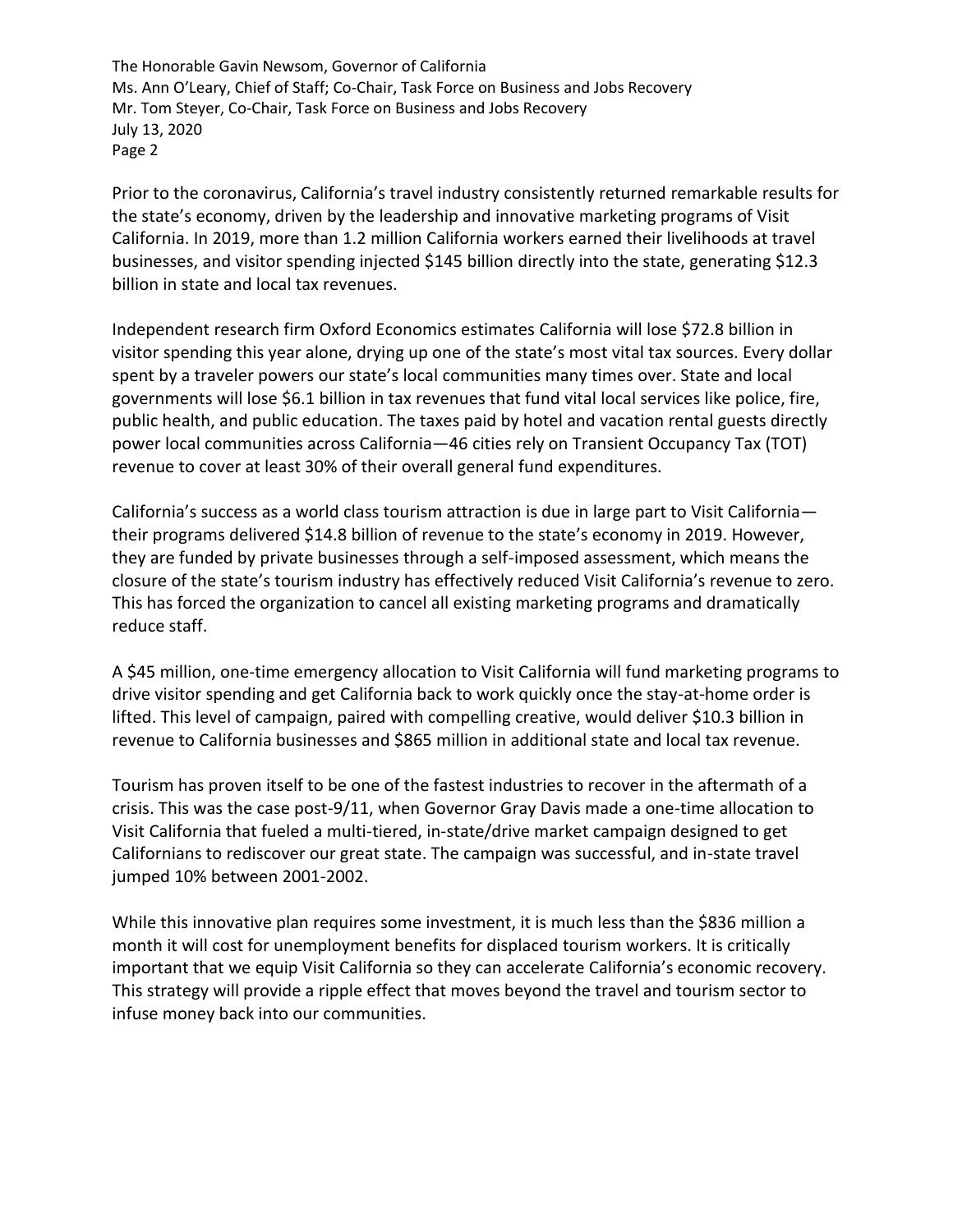We believe this allocation will be an impactful down payment to help California recover from the dire economic impact of the coronavirus once it is safe to travel again. Thank you again for the consideration of this request.

We look forward to working with you all in the weeks to come.

Warmest Regards,

MIKE McGUIRE MEGANIZE

BRIAN DAHLE JIM WOOD

BILL DODD FRANK BIGELOW

au composed to the service

MELISSA HURTADO **TIM GRAYSON** 

 $\mu_{\text{u},\text{t}}$ 

Senator, District 2 Assemblymember, District 1

 $\mu$ 

Senator, District 1 Assemblymember, District 2

 $\frac{1}{2}$ 

Senator, District 3 Assemblymember, District 5

HILL I STATE STATE MARC LEVINE ator, District 13 Assemblymember, District 10

 $U^{\nu}$  the phase of the subset of  $U^{\nu}$  and  $U^{\nu}$  and  $U^{\nu}$ 

Senator, District 14 **Assemblymember, District 14**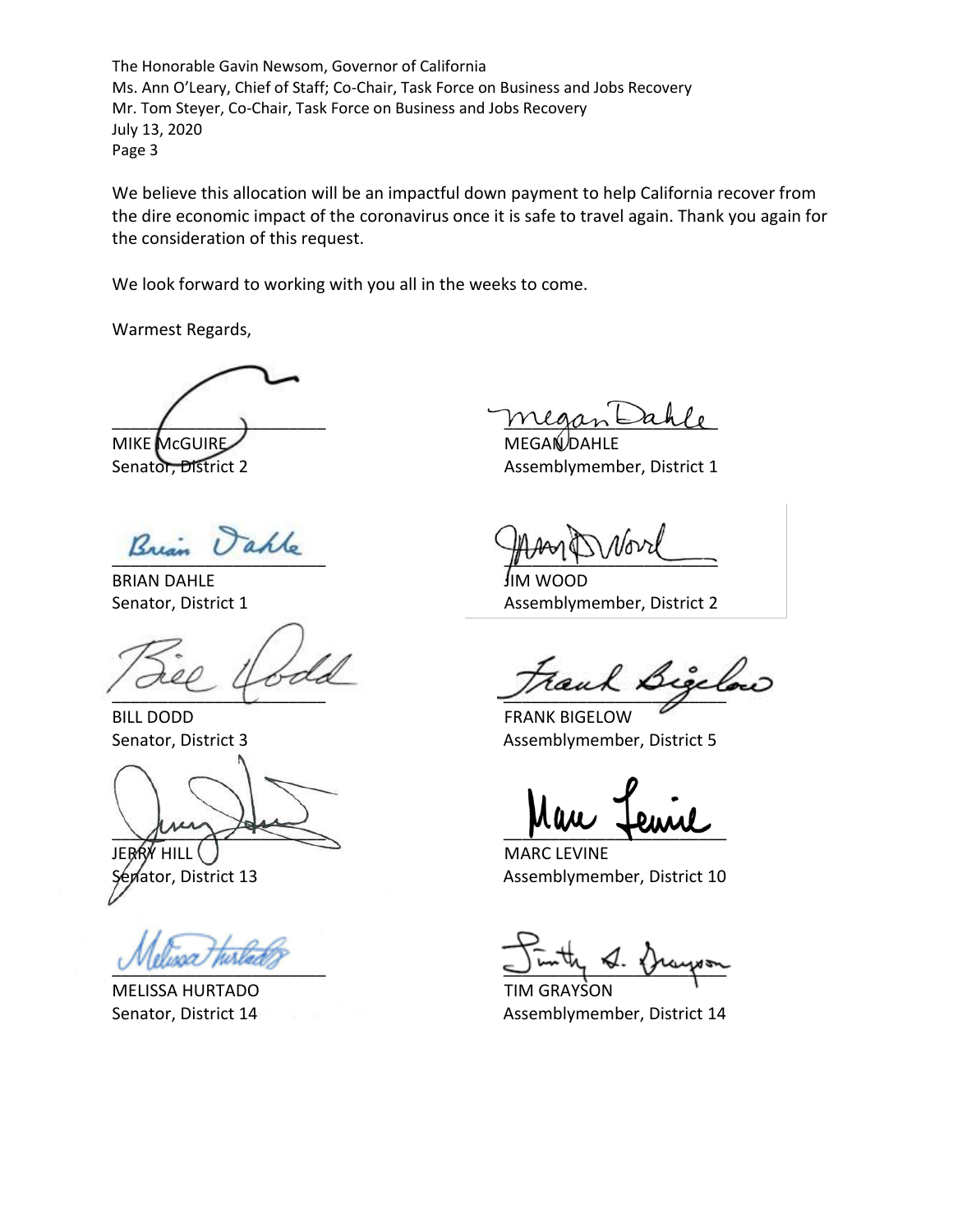Im Beall  $\mathbb{Z}$  and  $\mathbb{Z}$  and  $\mathbb{Z}$  and  $\mathbb{Z}$  are the set of  $\mathbb{Z}$ 

JIM BEALL BUFFY WICKS

SCOTT WILK DAVID CHIU

MARIA ELENA DURAZO KEVIN MULLIN

BENJAMIN ALLEN KANSEN CHU

 $\mathscr{L}^{ov}/\mathscr{I}^{ov}$ 

BOB ARCHULETA **ROBERT RIVAS** 

BRIAN JONES JAY OBERNOLTE

Senator, District 15 Assemblymember, District 15

 $\wedge^{\wedge^{\omega}}$ 

Senator, District 21 Assemblymember, District 17

\_\_\_\_\_\_\_\_\_\_\_\_\_\_\_\_\_\_\_\_\_\_ \_\_\_\_\_\_\_\_\_\_\_\_\_\_\_\_\_\_\_\_\_\_\_\_

Senator, District 24 Assemblymember, District 22

 $\sqrt{2}$ 

Senator, District 26 Assemblymember, District 25

Senator, District 32 Assemblymember, District 30

 $2\ell$ un  $\ell$ 

Senator, District 38 Assemblymember, District 33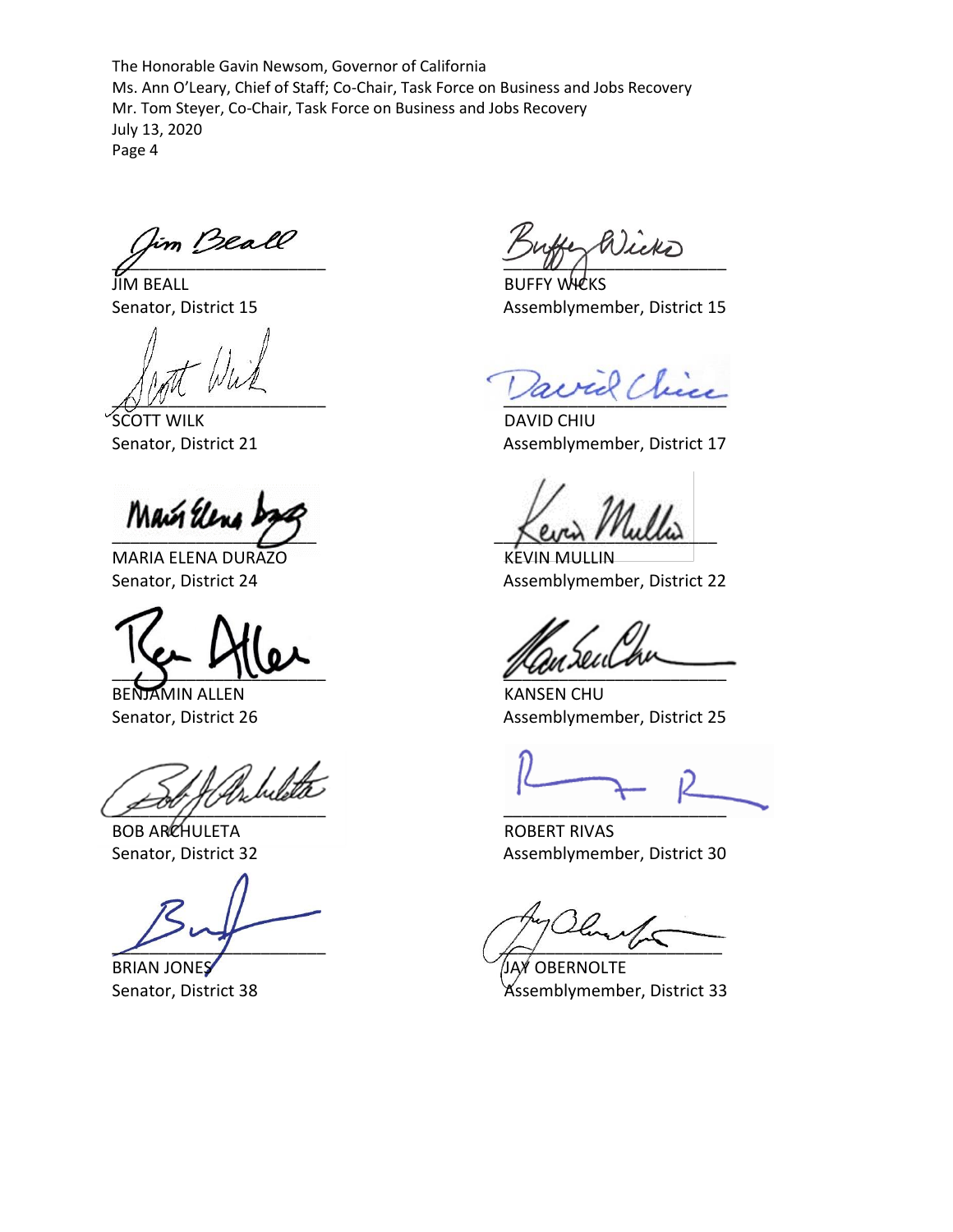$\sim$   $\sim$   $\sim$   $\sim$   $\sim$ 

**ORDAN CUNNINGHAM** LUZ RIVAS

ADRIN NAZARIAN **BLANCO RUBIO** Assemblymember, District 46 Assemblymember, District 48

RICHARD BLOOM MIGUEL SANTIAGO

 $Z\sim 1$  for  $Z\sim 1$ 

EDUARDO GARCIA INTERNATIONAL EDUARDO GARCIA

ym

MIKE GIPSON SHARON QUIRK-SILVA

PATRICK O'DONNEL RANDY VOEPEL

Senator, District 35 Assemblymember, District 39

Hanca E. Rubio

 $\frac{1}{2}$ 

Assemblymember, District 50 Assemblymember, District 53

Assemblymember, District 56 Assemblymember, District 57

Sharon Quirk-Silva

Assemblymember, District 64 Assemblymember, District 65

Tahur Voud y

Assemblymember, District 70 Assemblymember, District 71